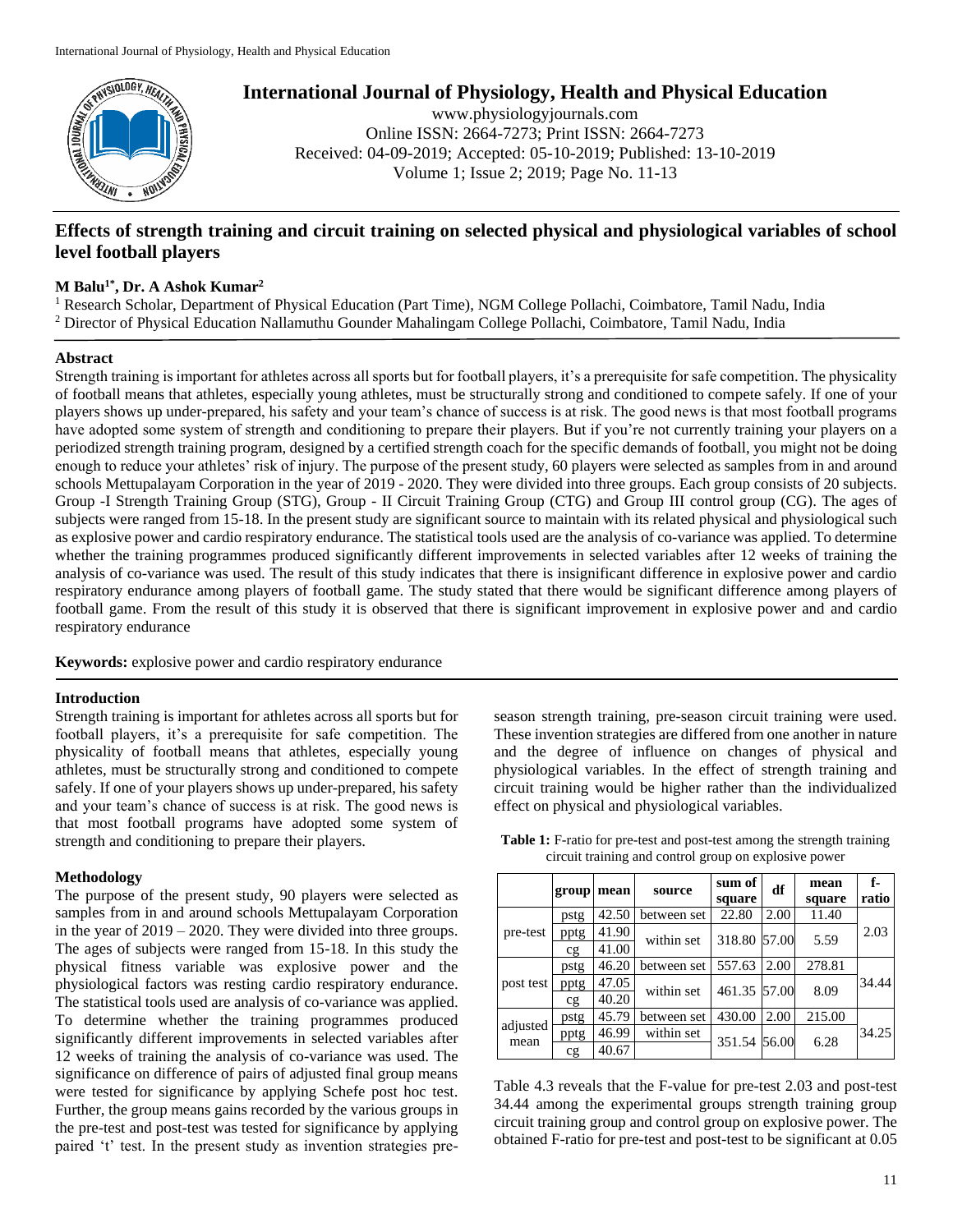level for degree of freedom 2, 57 the required critical value was 3.16.hence, the F-ratio 2.03 obtained for pre-test was found to be not significant since it do not reach the required critical value 3.16 regarding this F-ratio for post-test 34.44 was found to statistically significant since it was higher than their required critical value 3.16. Based on F-ratio it was informed that experimental group and control group are equal in this performance of explosive power before they included into their respective treatment whereas, after completion of 12-week treatment period, experimental group as control group were significantly different from one another in the performance of explosive power.

The F-ratio for explosive power 34.25 obtained for adjusted posttest was found to be significant. To be significant at 0.05 level for degree of freedom 2, 56 the required critical value was 3.16. Based on the results, in testing the hypothesis that there may be significant difference among the effects of training namely preseason strength training group, pre-season circuit training group and control group on physical and physiological variables of football players is accepted. The mean value of explosive power among strength training group, circuit training group and control group are graphically represented in figure 1.





To identify the specific differences among the three groups as post hoc test was used. The results of post hoc testes are presented in table 2.

**Table 2:** Table showing the scheffes post hoc test on explosive power

| <b>Variables</b>       | <b>ST</b> | <b>CT</b> | $_{\rm CG}$ | MD | F   |
|------------------------|-----------|-----------|-------------|----|-----|
|                        | 45.79     | 46.99     |             |    | .44 |
|                        | 45.79     |           |             |    |     |
| <b>Explosive Power</b> |           | 46 99     |             |    |     |

Table 2 shows that the mean differences of explosive power among strength training group, circuit training group and control group were 1.2, 5.12 and 6.32 respectively. The required confidence interval value was 3.16.

Since the mean difference between explosive power among strength training group, circuit training group and control group were greater than the confidence interval value 3.16, it was observed that there was significant difference on explosive power between these groups. The mean value of explosive power among strength training group, circuit training group and control group were graphically represented in figure 2





**Table 3:** F-ratio for pre-test and post-test among strength training circuit training and control groups on cardio respiratory endurance

|                  | Group       | <b>Mean</b> | <b>Source</b> | <b>Sum of Square</b> | DF    | <b>Mean Square</b> | <b>F-ratio</b> |  |
|------------------|-------------|-------------|---------------|----------------------|-------|--------------------|----------------|--|
| Pre-test         | <b>PSTG</b> | 2232.00     | Between set   | 26130.00             | 2.00  | 13065.00           |                |  |
|                  | <b>PPTG</b> | 2277.00     | Within Set    | 8627195.00           | 57.00 | 151354.30          | 0.09           |  |
|                  | CG          | 2233.50     |               |                      |       |                    |                |  |
| Post test        | <b>PSTG</b> | 2410.00     | Between set   | 406893.33            | 2.00  | 203446.67          | 1.25           |  |
|                  | <b>PPTG</b> | 2382.00     | Within Set    | 9252940.00           | 57.00 | 162332.28          |                |  |
|                  | CG          | 2223.00     |               |                      |       |                    |                |  |
| Adjusted<br>Mean | <b>PSTG</b> | 2425.60     | Between set   | 361211.80            | 2.00  | 180605.90          |                |  |
|                  | <b>PPTG</b> | 2352.31     | Within Set    | 516974.30            | 56.00 | 9231.68            | 19.56          |  |
|                  | CG          | 2237.09     |               |                      |       |                    |                |  |

Table 3 reveals that the F-value for pre-test 0.09 and post-test1.25 among the experimental groups strength training group, circuit training group and control group on cardio respiratory endurance. The obtained F-ratio for pre-test and post-test to be significant at 0.05 level for degree of freedom 2, 57 the required critical value was 3.16.Hence, the F-ratio0.09 obtained for pre-test was found to be not significant since it do not reach the required critical value 3.16 regarding this F-ratio for post-test 1.25 was found to statistically not significant since it was higher than their required critical value 3.16. Based on F-ratio it was informed that

experimental group and control group are equal in this performance of cardio respiratory endurance before they included into their respective treatment whereas, after completion of 12 week treatment period, experimental group as control group were significantly different from one another in the performance of cardio respiratory endurance.

The F-ratio for cardio respiratory endurance 19.56 obtained for adjusted posttest was found to be significant. To be significant at 0.05 level for degree of freedom 2, 56 the required critical value was 3.16. Based on the results, that there may be significant